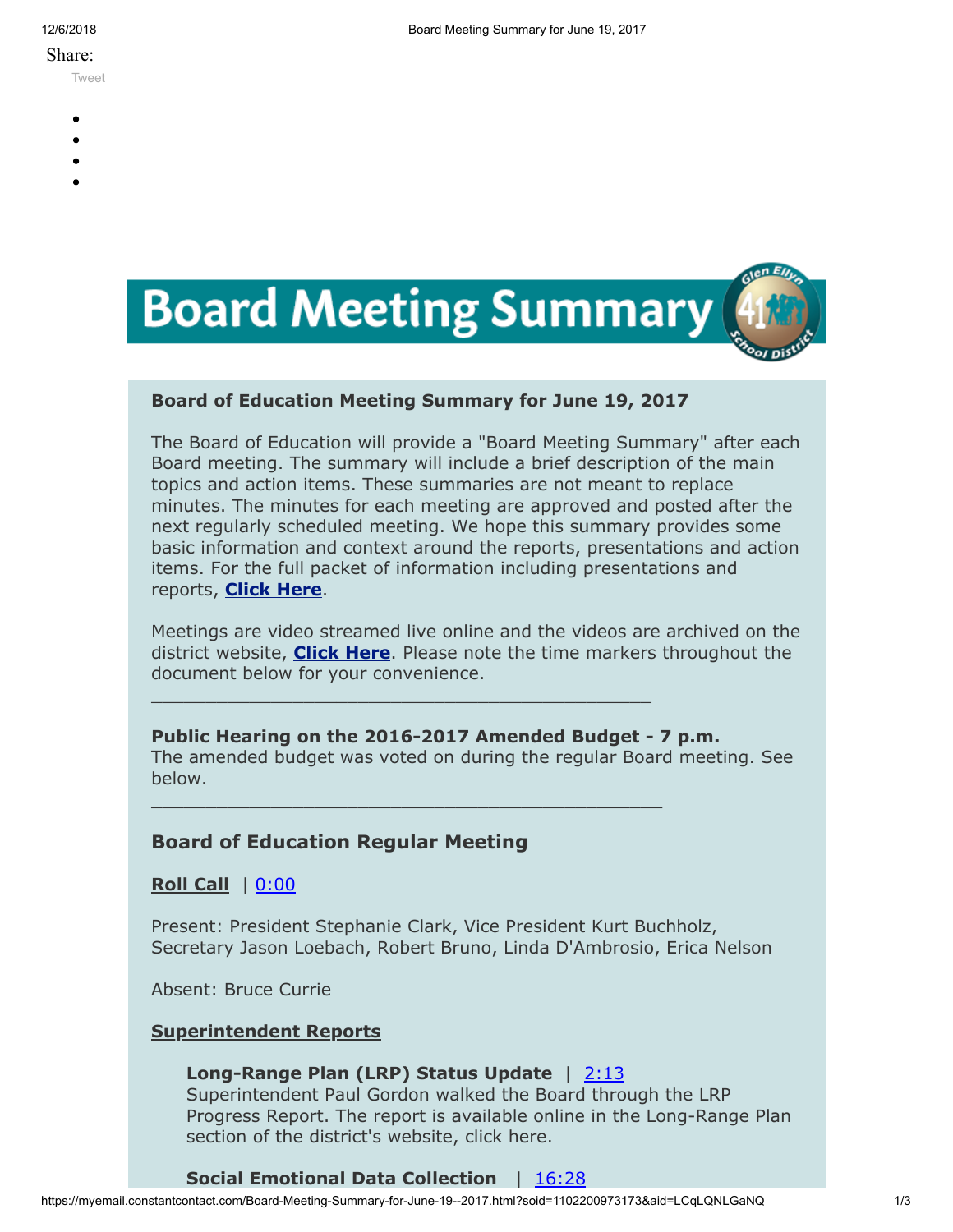Dr. Gordon reviewed ways the district plans to capture data moving forward related to social emotional learning. The Board asked questions and discussed the topic.

## **Board Reports** | [36:20](https://www.youtube.com/watch?v=OXENrtvbYVo&t=36m20s)

Board members shared information about events and meetings they attended as Board representatives.

### **Public Participation** | [44:27](https://www.youtube.com/watch?v=OXENrtvbYVo&t=44m27s)

### **Presentations**

# **2016-2017 Academic Update** | [1:11:50](https://www.youtube.com/watch?v=OXENrtvbYVo&t=1h11m50s)

Assistant Superintendent for Teaching, Learning and Accountability Karen Carlson and Director of ELL Dr. Katie McCluskey presented the academic update. Board members asked questions and discussed the data presented. Click Here for the presentation.

### **Discussion Items**

# **School Wellness Committee Report** | [3:07:45](https://www.youtube.com/watch?v=OXENrtvbYVo&t=3h07m45s)

A committee report was shared with the Board.

### **Action Items** | [3:11:00](https://www.youtube.com/watch?v=OXENrtvbYVo&t=3h11m00s)

**Consent Agenda** (Passed 5-1. Bruno, Clark, D'Ambrosio, Loebach, Nelson voted yes. Buchholz voted no)

**Personnel Report** (Passed 6-0)

**Amended Meeting Minutes** (Passed 4-2. Buchholz, Clark, D'Ambrosio, Loebach, voted yes. Bruno and Nelson voted no )

### **Superintendent's Recommendations** | [3:22:00](https://www.youtube.com/watch?v=OXENrtvbYVo&t=3h22m00s)

- Hadley Portable Lease Extension (Passed 6-0)
- Supplemental Pay Recommendations (Passed 6-0)
- Approve Architect for Referendum Projects (Passed 4-2. Buchholz, Clark, D'Ambrosio, Nelson voted yes. Bruno and Loebach voted no.)

2016-2017 Amended Budget: We are required to amend our budget by June 30th. (Passed 5-1. Bruno, Clark, D'Ambrosio, Loebach, Nelson voted yes. Buchholz voted no.)

• Approve Contract for Chapman Cutler (Passed 6-0)

**Future Agenda Items** | [4:10:50](https://www.youtube.com/watch?v=OXENrtvbYVo&t=4h10m50s)

**Other Items** | [4:11:55](https://www.youtube.com/watch?v=OXENrtvbYVo&t=4h11m55s)

### **Upcoming Meetings**

Monday, August 7, 2017, Regular Board Meeting, 7 p.m., Central Services **Office** 

Monday, August 21, 2017, Regular Board Meeting, 7 p.m., Central